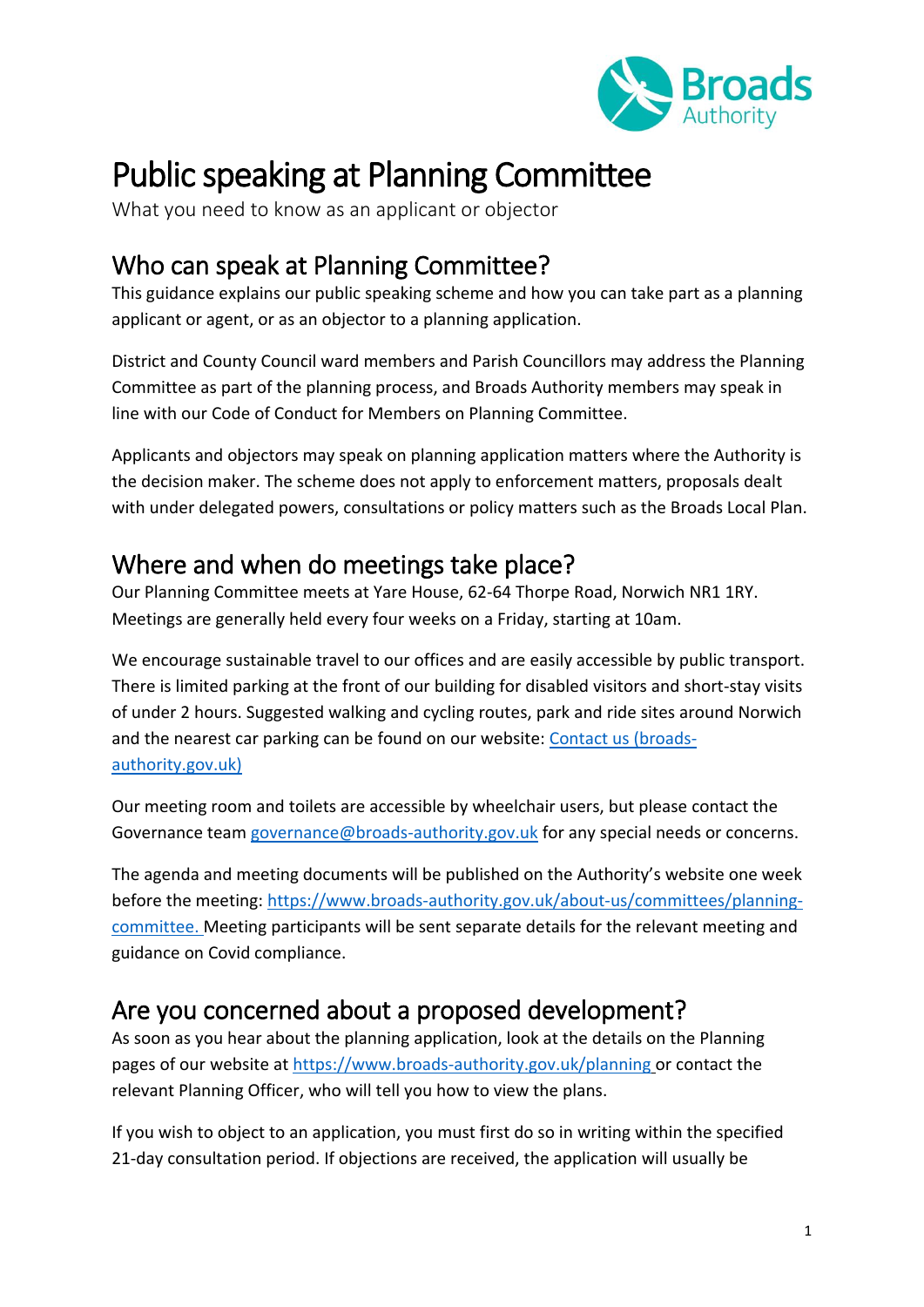considered by the Committee but this is not always the case, so it's important to submit your written objection by the consultation deadline.

# Do you want to speak directly to the Planning Committee?

### Information for applicants, agents and supporters

To help the Planning Committee make informed decisions, make sure the Planning Officer dealing with your proposal has all the facts they need for their report to the Committee.

Either you or your agent (but not both) will have the opportunity to speak in support of your application at the remote meeting, particularly to clarify issues raised by Committee members or to respond to objectors. Any other supporters will be asked to share your allotted speaking time.

### Information for objectors

If you wish to speak, please notify the Governance team **at least 3 days** before the meeting. All written objections will be reported to the Committee and taken into consideration, so it's not essential to speak. You may also attend the meeting as an observer.

### Additional material

If you, as an applicant or objector, intend to provide any additional material when you speak, you must send it to the Governance team **at least 3 days** before the meeting, so it can be seen by members and included in the officer presentation if necessary. Any additional material submitted after this deadline may not be considered.

# When will the application be considered?

Some applications take longer to process than others, so please keep in touch with the Planning Officer or Governance team to find out the date of the relevant meeting. Even when you have been given a date, contact us again up to 5 days before the meeting to make sure the application is on the agenda. Applications are sometimes delayed or withdrawn.

# What happens at the meeting?

Applications may not be considered in the order on the agenda, so we can't say when a particular application will be heard. Please do not arrive more than 20 minutes before the start of the meeting. The Governance Officer will take your name and explain how the meeting will run.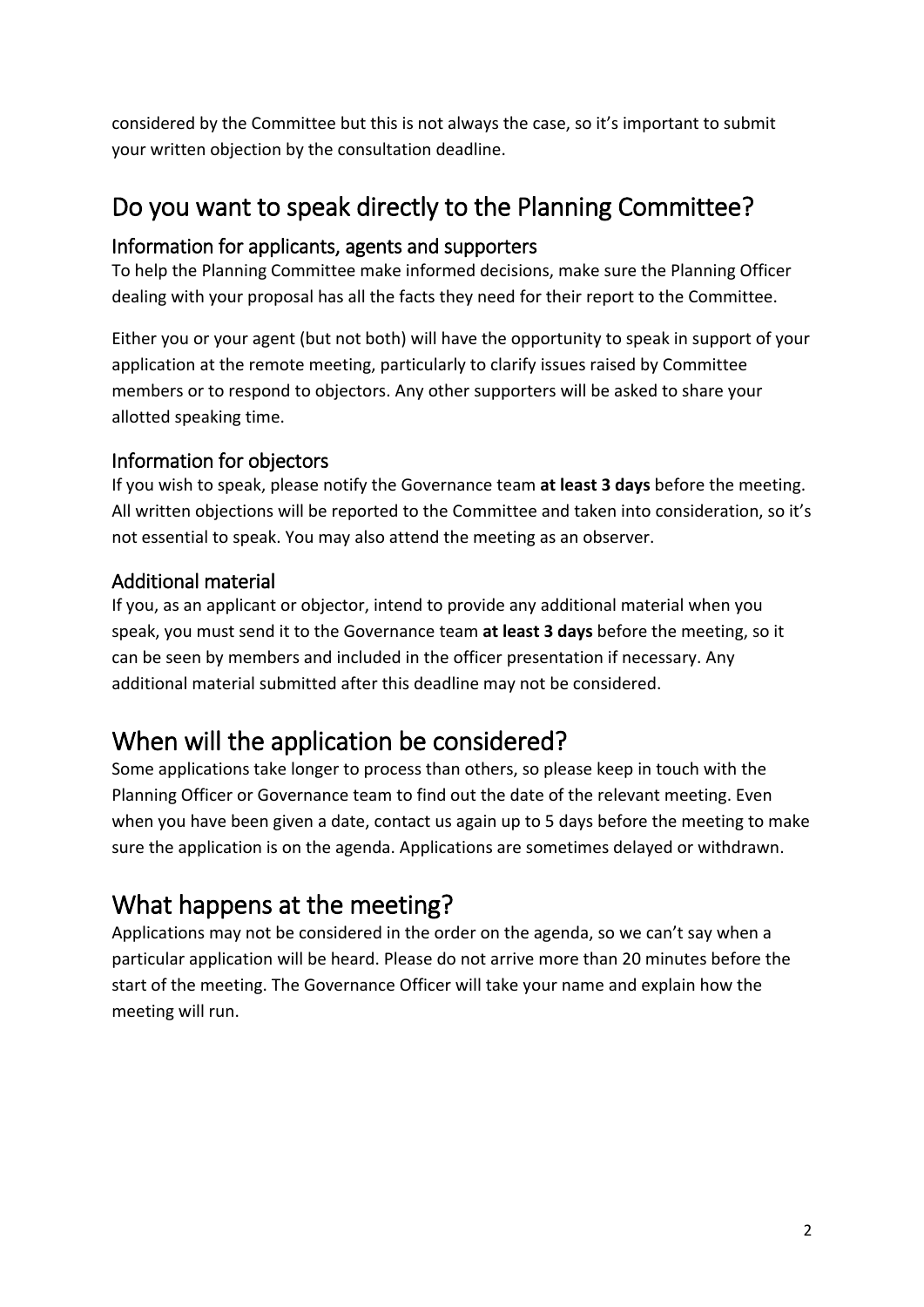### The decision-making process at meetings

### Presentation, assessment and recommendation

The Planning Officer describes the proposal and the location of the site, outlines any responses from statutory consultees, objectors or supporters, gives the policy guidance, and makes an overall assessment of the proposal with a recommendation to the Committee.

### Parish Councillors

Five minutes speaking time is allowed.

### **Objectors**

A total of 5 minutes speaking time is allowed. You may have to share this time with other objectors or choose a spokesperson on behalf of all of you.

#### Applicant, agent and any supporters

A total of 5 minutes speaking time is allowed to reply to matters raised or clarify your case for the proposal. You may have to share this time with other supporters.

### Ward or Division Councillors

Five minutes speaking time is allowed.

Please note that the time limit for all speakers is at the discretion of the Chair, who may allow an extension.

### Discussion and consideration

The Committee members may ask you questions. Speakers are not allowed to question other speakers, officers or members. The Planning Officer will respond to comments and answer members' questions.

### Committee decision

Most decisions will be made on the day. Occasionally members may defer a decision to allow time to get further information, to visit the site or to negotiate improvements to the proposal. If any new evidence is brought to the Committee that could significantly influence a decision, the application will be deferred to the next meeting so officers and members can make a full assessment of the case.